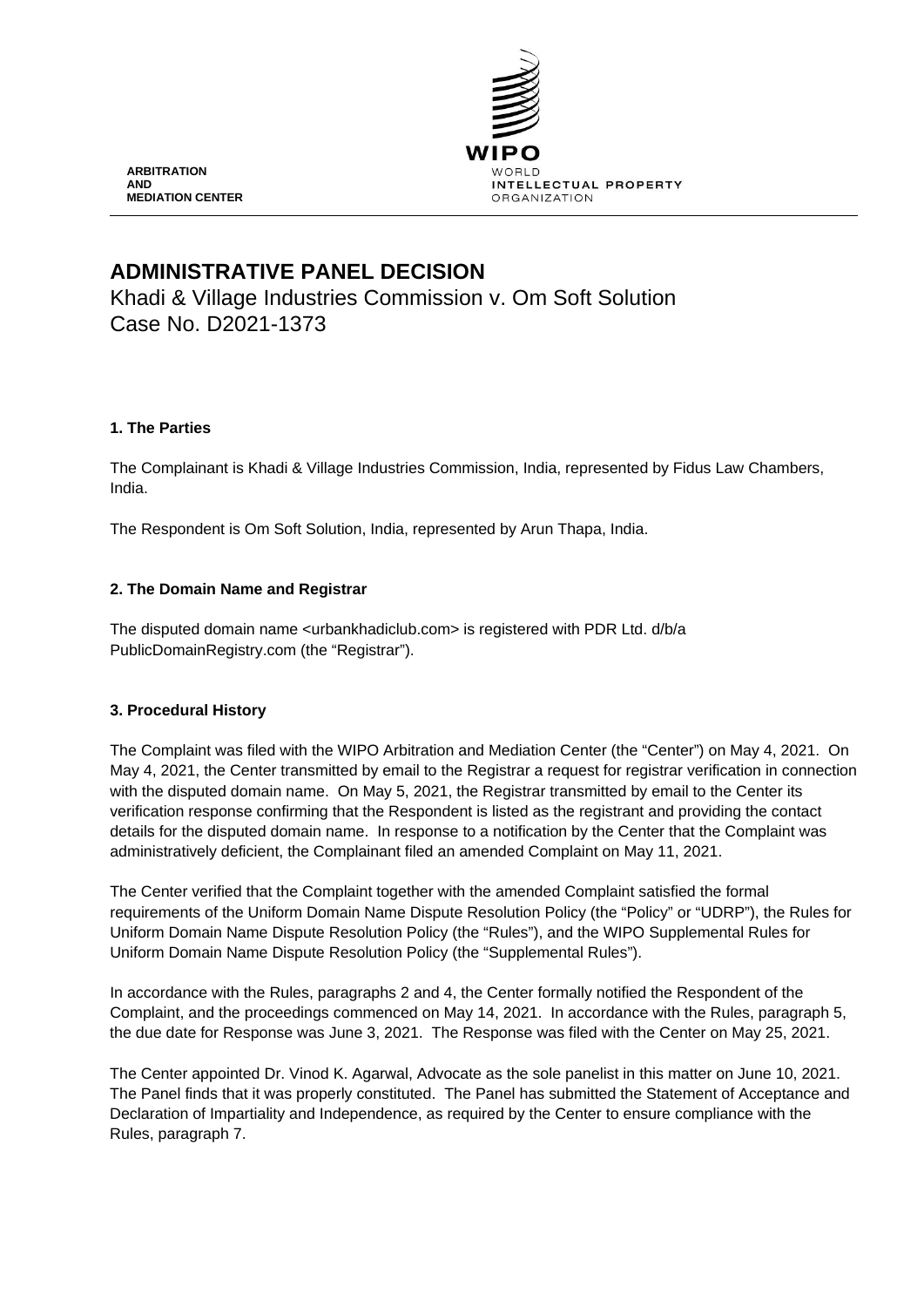# **4. Factual Background**

The Complainant is a statutory body formed in April 1957 by the Government of India under the Act of Parliament, namely, "Khadi and Village Industries Commission Act, 1956. The Head Office of the Complainant is in Mumbai and its six zonal offices in different parts of the country. The main function of the Complainant is to promote products under the trademark KHADI. The Complainant owns several KHADI trademarks, such as Indian trademark registration no. 2851524, registered on November 27, 2014. In addition, the Complainant plans, promotes, organizes, and implements programs for the development of KHADI and other village industries in rural areas nationwide.

The Complainant's products bearing the trademarks KHADI are sold and showcased through exhibitions in various parts of the world. The Complainant has participated in several exhibitions and fairs to promote products and services under the KHADI trademarks and to encourage artisans, spinners and weavers of India. Images from exhibitions, fairs, and other expos where the Complainant's KHADI trademarks have been prominently displayed and promoted are enclosed as Annexure K**.**

The only information available about the Respondent is that the Respondent is a website designing and software development company based in Delhi, India.

# **5. Parties' Contentions**

# **A. Complainant**

The Complainant contends that each of the three elements specified in paragraph 4(a) of the Policy are applicable to the present dispute.

In relation to element (i), the Complainant contends that the disputed domain name <urbankhadiclub.com> incorporates the Complainant's trademark KHADI, in which the Complainant has statutory as well as common law rights by virtue of long and continuous use. As per the Act of Parliament of India the word "khadi" is also a part of name of the Complaint.

The words "khadi" and "khadu india" are the registered trademarks of the Complainant. The said trademarks of the Complainant are registered in various jurisdictions for a very long time. A consolidated list of all registered trademarks along with copies of the registration certificates are attached with the Complaint as Annexure F. All of the registrations are currently valid and subsisting. The said trademarks are registered in different classes and the earliest valid registration dates back to the year 1975.

By virtue of prior adoption, long and continuous use and extensive publicity and promotion, the trade name and trademark KHADI have acquired tremendous goodwill and enviable reputation worldwide amongst the consumers and public in general. Thus, they are associated by the business houses and public exclusively with the Complainant and their businesses, services and products.

The registration of the disputed domain name <urbankhadiclub.com> by the Respondent is confusing inasmuch as it causes the public to believe that the Respondent is associated with the Complainant and also violates the Complainant's trademark rights in the KHADI trademark. Thus, the intention of the Respondent is to create confusion in the market and business circles.

In relation to element (ii), the Complainant contends that by virtue of continuous and exclusive use since September 25, 1956 as well as the promotion of the KHADI trademark by the Complainant, general public and members of trade now recognize and associate the goods and services under the KHADI trademarks with the Complainant. The Complainant's trademark KHADI has become highly distinctive of the goods and services of the Complainant on account of extensive use, viewership and promotion.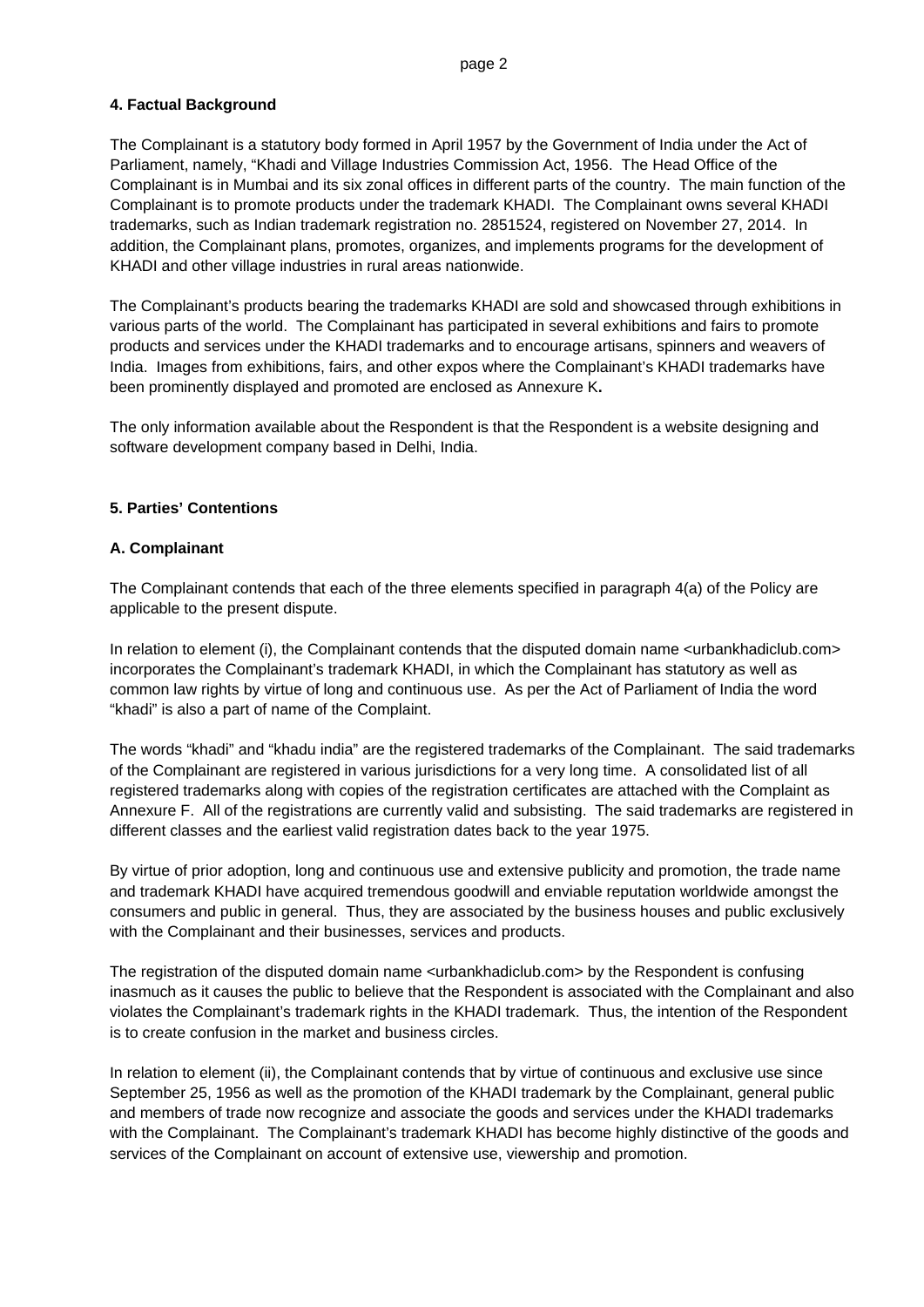#### page 3

This disputed domain name has not been used in connection with *bona fide* offering of goods or services by the Respondent. The disputed domain name has instead been used to advertise goods and services in violation of the trademark rights of the Complainant. The Respondent is using the disputed domain name to advertise their products under the mark KHADI, misleading the consumers into believing that <urbankhadiclub.com> is in some manner affiliated to the Complainant by using the term KHADI in conjunction with the generic word as prefix and suffix "urban" and "club". The addition of the terms "urban" and "club" only creates an impression that the fabric or clothing offered by the Respondent is a contemporary version/line of goods offered by the Complainant.

The Respondent registered the disputed domain name solely for misleading consumers. None of the exemptions provided under paragraph 4(c) of the Policy apply in the present circumstances. Further that, the Respondent is in no way related to the Complainant. The Complainant has not licensed or otherwise permitted or granted to the Respondent an authorization or a right to use their trademark or to apply for or use the disputed domain name incorporating the trademark and that nobody would use the word "khadi" unless seeking to create an impression of an association with the Complainant,

The Respondent registered the disputed domain name for the sole purpose of creating confusion and misleading the general public and the customers of the Complainant. Thus, it is contended that there were no legitimate rights or interests of the Respondent in the disputed domain name.

Regarding the element (iii), the Complainant contends that the disputed domain name was registered in bad faith and with a primary aim to disrupt the business of the Complainant as well as take advantage of goodwill and reputation associated with the Complainant's trademarks.

The purpose and intent of the Respondent in adopting the disputed domain name <urbankhadiclub.com> is to cash in on the name, fame, reputation, and image and goodwill of the Complainant which has been built up assiduously over the years. In other words, the Respondent has registered and is using the disputed domain name in bad faith with the intention to dupe, and wrongly attract Internet users into believing that the Respondent is associated with the Complainant and creating a likelihood of confusion with the Complainant's trademark as to the source, sponsorship, affiliation or endorsement of the website.

Therefore, the registration and use of the disputed domain name by the Respondent was in bad faith and the requirement of Paragraph 4(a)(iii), 4(b) of the Policy read along with the Rules, paragraph3(b)(ix)(3) has been established.

In support if its contentions, the Complainant has relied on a number of UDRP cases filed with WIPO involving the trademark KHADI and which have been decided in their favour. The said cases have been duly taken into consideration.

# **B. Respondent**

In relation to element (i), the Respondent contends that the present Respondent is a website designing and software development company based in Delhi however, the disputed domain name <urbankhadiclub.com> is owned and operated by Mr. Harsh Gaba and he is proprietor of Urban Khadi club business. "In reality respondent is not the proprietor of 'Urban Khadi Club' business or disputed domain name but in reality only the disputed domain name website is designed and maintained by the present respondent […] Mr. Harsh Gaba is the proprietor of the business as well as operate and run the dispute domain website [WWW.URBANKHADICLUB.COM"](http://www.urbankhadiclub.com/).

The Respondent has further contended that, the Complainant's trademark as well as domain name are completely different from that of Mr. Harsh Gaba's Indian trademark URBAN KHADI CLUB with registration no. 3191111, registered on February 19, 2016, and the disputed domain name. The logo or label mark cannot have phonetic connotation and it cannot be pronounced, but only seen/perceived visually. Moreover it is entirely different with the Complainant's mark both visually and phonetically as well as in terms of words,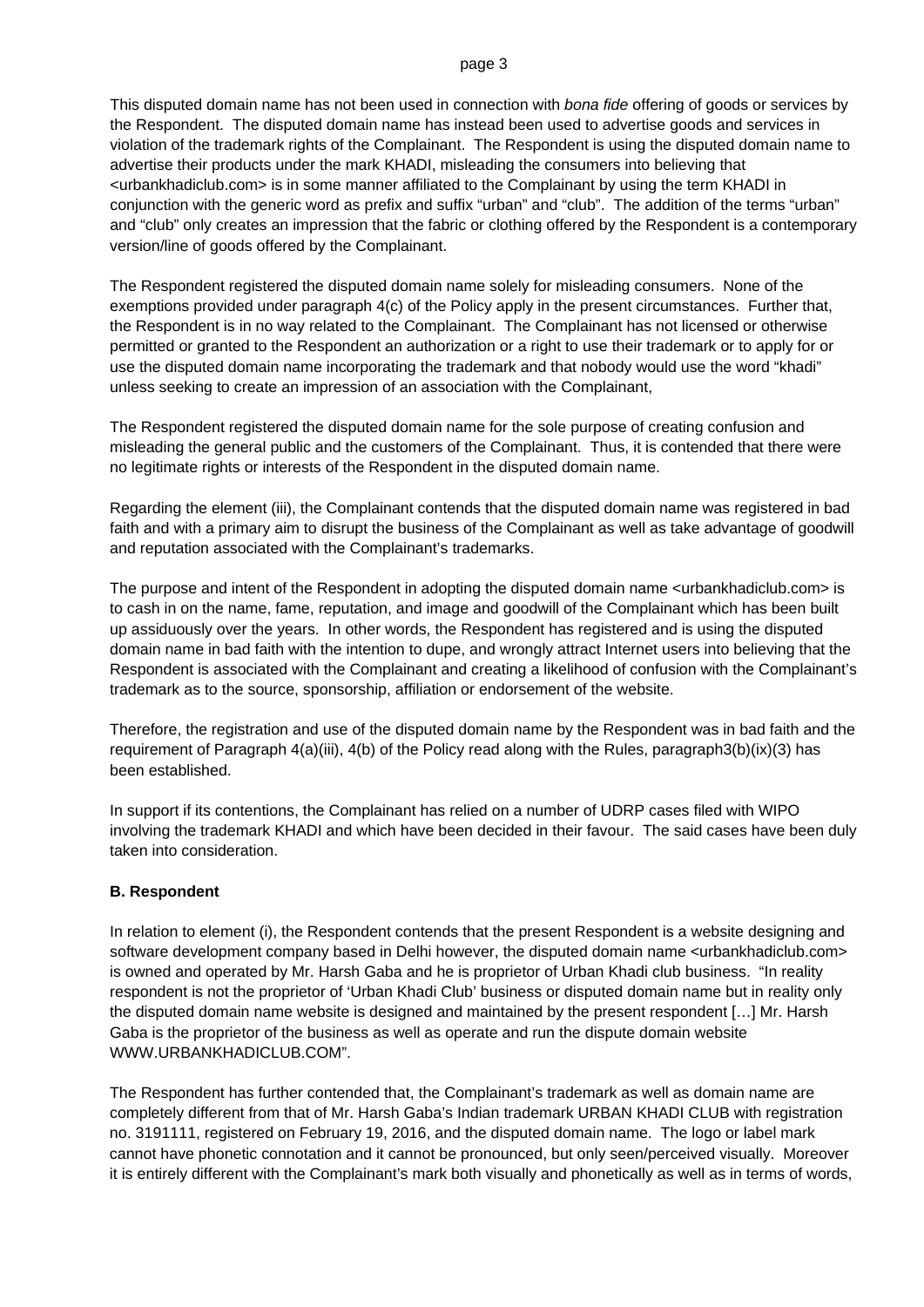fonts and logos.

Further that, "khadi" has been used in India to refer to hand-woven/ hand spun cloths. The word "khadi" can never enjoy any protection; it is very much a common word. No protection attaches to it, nobody can claim exclusive right to use any word, abbreviation, or acronym which has become public juris. The Complainant's so called trademark reputation has nothing to do with Mr. Harsh Gaba's trademark and disputed domain name as purpose and business idea behind both the marks is distinctive and different.

In relation to element (ii), the Respondent contends that Mr. Harsh Gaba's trademark URBAN KHADI CLUB was registered for the purpose of selling and manufacturing clothing, footwear, headgear, trousers, uniforms, etc. This can be inferred from his trademark registration certificate. Hence, Mr. Harsh Gaba is engaged in sales of all types of clothing products except KHADI products. Therefore, Mr. Harsh Gaba has rights or legitimate interests in respect of the disputed domain name.

In relation to element (iii), the Respondent contends that Mr. Harsh Gaba after proper due diligence bonafidely adopted the said trademark. It confers upon him the exclusive right to use the trademark in relation to the good or services in respect of which the trademark is registered. Therefore by virtue of trademark certificate and the abovementioned circumstances Mr. Harsh Gaba has lawfully created and have been granted the exclusive rights and protection over the use of his products and services. Mr. Harsh Gaba is not a cybersquatter but a genuine and authorized user of his mark as well as disputed domain name.

Further that the disputed domain name was not registered in order to prevent the Complainant from reflecting the mark in a corresponding domain name and, in connection therewith, Mr. Harsh Gaba has not engaged in a pattern of such conduct. It is further submitted that the Complainant and the Mr. Harsh Gaba are not competitors as their products are entirely distinctive and the disputed domain name was not registered primarily to disrupt the Complainant's business but it was adopted by Mr. Harsh Gaba to set up his business plan to earn his livelihood.

# **6. Discussion and Findings**

According to paragraph 4(a) of the Policy, the Complainant must prove that:

(i) The disputed domain name is identical or confusingly similar to a trademark or service mark in which the Complainant has rights; and

(ii) The Respondent has no rights or legitimate interests in respect of the disputed domain name; and

(iii) The disputed domain name has been registered and is being used in bad faith.

The registration of the disputed domain name has expired on June 9, 2021. However, the PDR Ltd. d/b/a PublicDomainRegistry.com (the "Registrar") has stated that they will keep the disputed domain name under Registrar lock so that the administrative procedure can continue as required under the UDRP.

Another important issue raised by the Respondent is that the present Complaint is liable to be dismissed on the sole ground that the Complainant has not included the proper and necessary party to the present Complaint. According to paragraph [5](b) of the Response to the Complaint, the present Respondent is a website designing and software development Company based in Delhi however, the disputed domain name <urbankhadiclub.com> is owned and operated by Mr. Harsh Gaba and he is proprietor of Urban Khadi club business.

The Respondent has submitted a Certificate of Registration of Trade Mark (Annexure B). According to the said Certificate, the Registrar of Trade Marks, Mumbai, India has granted registration of the trademark URBAN KHADI CLUB on January 20, 2018, to Mr. Harsh Gaba, B-113, DDA Flats, Kalkaji, New Delhi, India.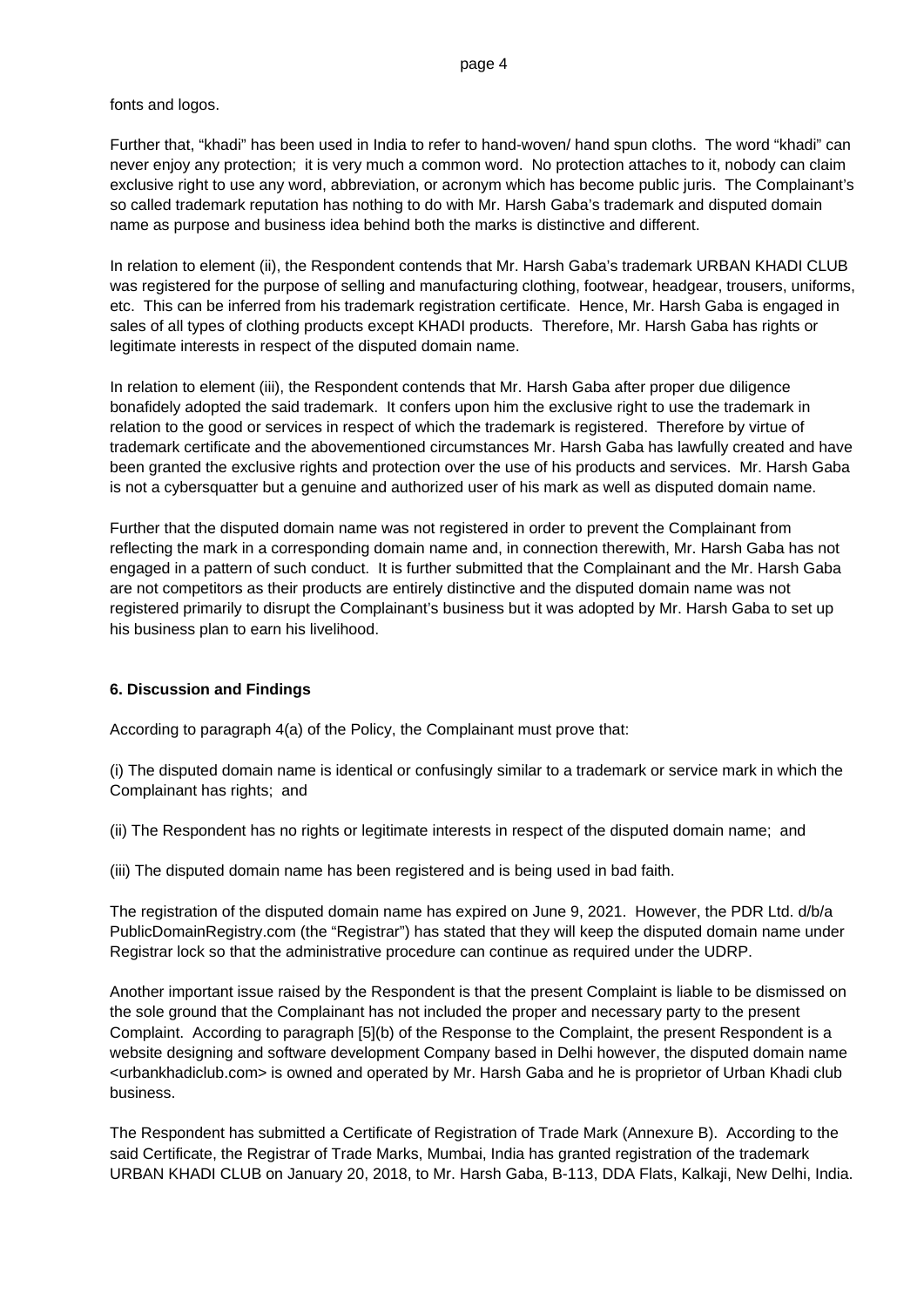The disputed domain name was registered on June 9, 2018. According to the WhoIs provided by the Registrar and attached with the Complaint, the name and details of the Registrant of the disputed domain name are as follows:

| <b>Registrant Name:</b>         | Om Soft Solution             |
|---------------------------------|------------------------------|
| <b>Registrant Organization:</b> | Om Soft Solution             |
| <b>Registrant Street:</b>       | 2570, First Floor, Sector 7A |
| <b>Registrant City:</b>         | Faridabad                    |
| <b>Registrant State:</b>        | Haryana                      |
| <b>Registrant Country:</b>      | India                        |

From the aforesaid facts, it is clear that at the time of registration of the disputed domain name, the name or the registration of the trademark by Harsh Gaba was not disclosed to the Registrar of the disputed domain name. Hence, the name of Mr. Harsh Gaba does not appear anywhere in the WhoIs. Even the addresses of the Respondent, Om Soft Solutions, and Mr. Harsh Gaba are different. Therefore, the actions or inactions of Mr. Harsh Gaba are not relevant in the present case.

As has been indicated above, according to the confirmed information from the Registrar the registrant of the disputed domain name is Om Soft Solutions. Therefore, **i**n the present proceedings, Om Soft Solution has been rightly indicated as the Respondent by the Complainant.

# **A. Identical or Confusingly Similar**

According to the information submitted by the Complainant, the Complainant is the owner of several KHADI trademark registrations. The Complainant possesses a large number of other domain names with the word "khadi". The Complainant is also the owner of trademarks KHADI and KHADI INDIA. The Complainant has created most of these domain names and registered its trademarks much before the date of creation of the disputed domain name by the Respondent. The disputed domain name includes the trademark of the Complainant and is very much similar or identical to other domain names and the trademarks of the Complainant.

Therefore, the Panel finds that the disputed domain name is confusingly similar or identical to the trademarks of the Complainant.

# **B. Rights or Legitimate Interests**

According to paragraph 4(c) of the Policy, the Respondent may demonstrate its rights to or legitimate interest in the disputed domain name by proving any of the following circumstances:

(i) before any notice to the Respondent of the dispute, the Respondent's use of, or demonstrable preparations to use, the disputed domain name or a name corresponding to the disputed domain name in connection with a *bona fide* offering of goods or services; or

(ii) the Respondent (as an individual, business or other organization) has been commonly known by the disputed domain name, even if the Respondent has acquired no trademark or service mark rights; or

(iii) the Respondent is making a legitimate noncommercial or fair use of the disputed domain name, without intent for commercial gain to misleadingly divert consumers or to tarnish the trademark or service mark at issue.

There is no evidence to suggest that the Respondent has become known by the disputed domain name anywhere in the World. The Respondent is known by the name of Om Soft Solution. The Complainant has not authorized the Respondent to use the name and their trademark KHADI.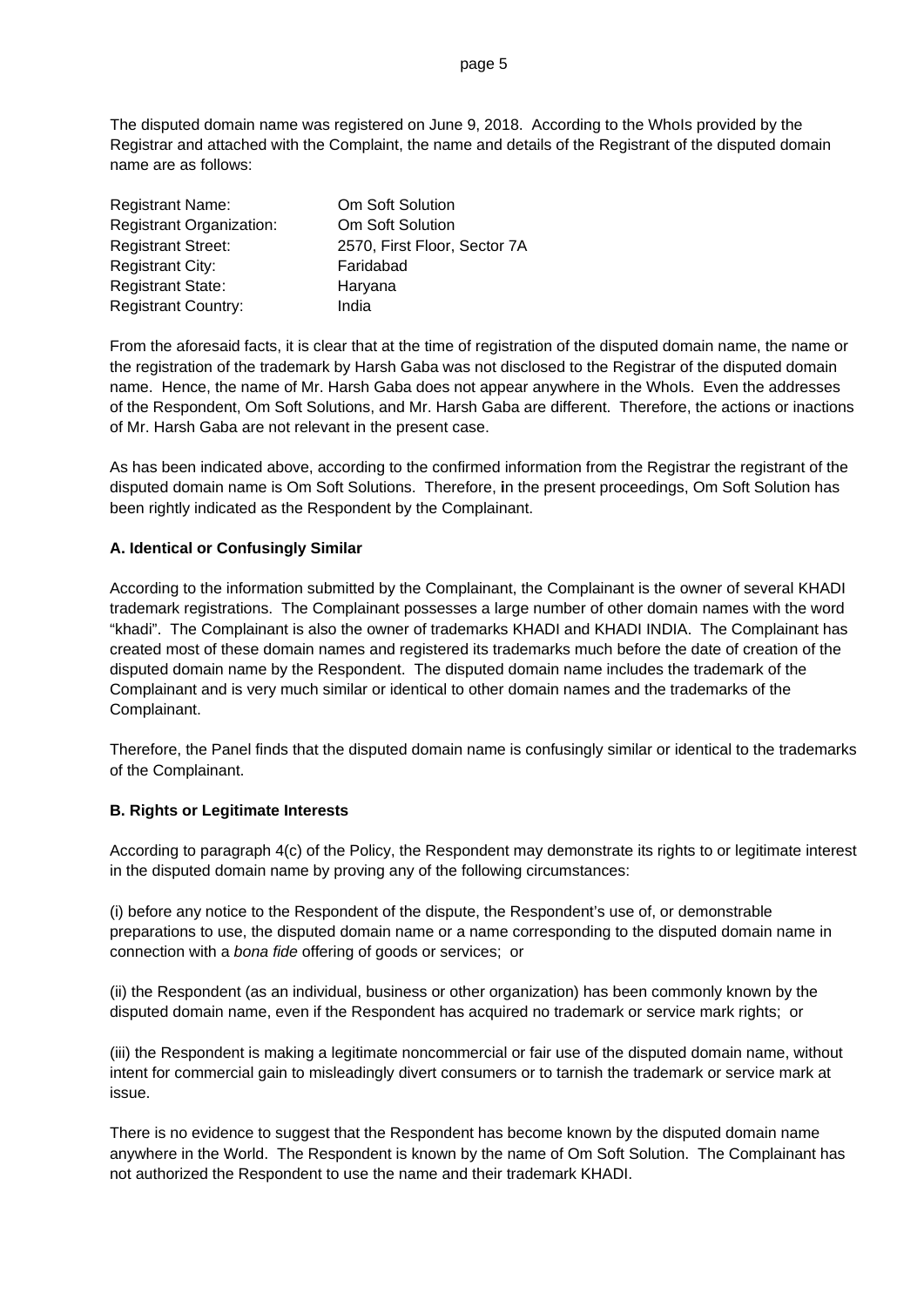Even if the Panel were to accept that Mr. Harsh Gaba is the underlying or beneficial registrant, and in particular noting the Complainant's longstanding use of its said mark and also its relation an official government body, none of the arguments made above persuade the Panel that such party would not be infringing on the Complainant's rights, not even the fact that there is a trademark URBAN KHADI CLUB registered in the name of one Mr. Harsh Gaba.

It is evident that the Respondent can have no legitimate interest in the disputed domain name. Further, in view of the fact that the Complainant has not licensed or otherwise permitted the Respondent to use its trademark or to apply for or use the disputed domain name incorporating the trademark of the Complainant and that nobody would use the word "khadi" unless seeking to create an impression of an association with the Complainant.

Based on the evidence in the Complaint, the Panel finds that the above circumstances do not exist in this case and that the Respondent has no rights or legitimate interests in the disputed domain name.

# **C. Registered and Used in Bad Faith**

Paragraph 4(b) of the Policy states that any of the following circumstances, in particular but without limitation, shall be considered evidence of the registration or use of the domain name in bad faith:

(i) Circumstances indicating that the Respondent has registered or acquired the disputed domain name primarily for the purpose of selling, renting, or otherwise transferring the disputed domain name registration to the Complainant who is the owner of the trademark or service mark or to a competitor of that the Complainant, for valuable consideration in excess of documented out-of-pocket costs directly related to the domain name; or

(ii) The Respondent has registered the disputed domain name in order to prevent the owner of the trademark or service mark from reflecting the mark in a corresponding domain name, provided that it has engaged in a pattern of such conduct; or

(iii) The Respondent has registered the disputed domain name primarily for the purpose of disrupting the business of a competitor; or

(iv) By using the disputed domain name, the Respondent has intentionally attempted to attract, for commercial gain, Internet users to its web site or other on-line location, by creating a likelihood of confusion with the Complainant's mark as to the source, sponsorship, affiliation, or endorsement of the Respondent's website or location or of a product or service on its website or location.

The Complainant contends that the disputed domain name was registered or acquired by the Respondent primarily for the purpose of carrying on some of the business competitive to the Complainant. The disputed domain name is being used with the intent to deceive the members of the public deliberately and intentionally, with a view to trade upon and encash on the name, fame, reputation, image and goodwill acquired by the Complainant.

It is a systematic attempt by the Respondent or Mr. Harsh Gaba to derive unfair advantage, wrongful commercial gains and to mislead the general public. The Respondent is not making a noncommercial or fair use of the disputed domain name.

This and the other evidence submitted by the Complainant leads to the presumption that the disputed domain name <urbankhadiclub.com> was registered and used by the Respondent in bad faith.

The Panel concludes that the registration of the disputed domain name amounts to the registration and use of the disputed domain name in bad faith. Paragraph 4(a)(iii) of the Policy is satisfied.